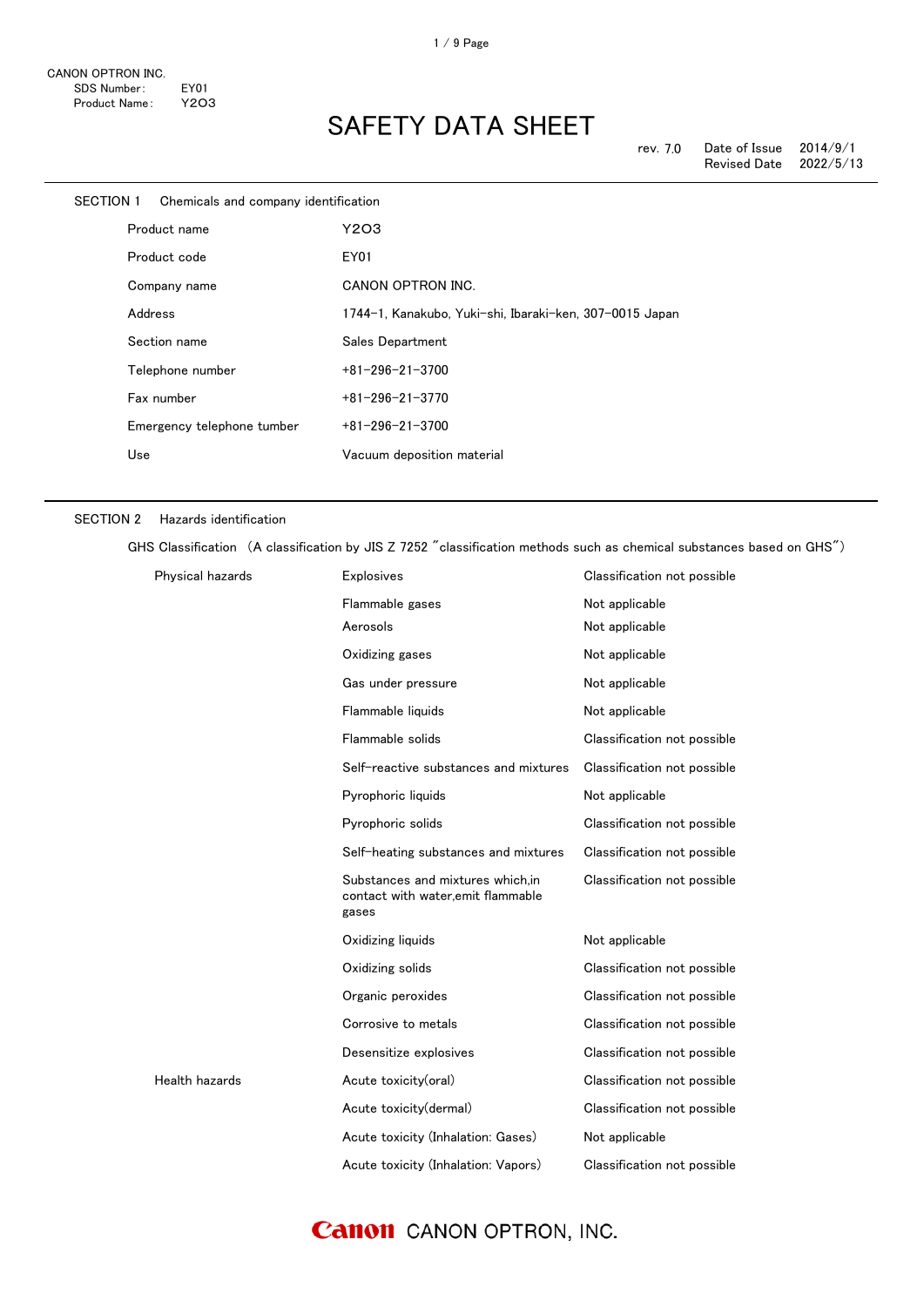|                                       | Acute toxicity (Inhalation: Dusts and<br>mists)            | Classification not possible |
|---------------------------------------|------------------------------------------------------------|-----------------------------|
|                                       | Skin corrosion/irritation                                  | Classification not possible |
|                                       | Serious eye damage/eye irritation                          | Category 2B                 |
|                                       | Respiratory sensitization                                  | Classification not possible |
|                                       | Skin sensitization                                         | Classification not possible |
|                                       | Germ cell mutagenicity                                     | Classification not possible |
|                                       | Carcinogenicity                                            | Classification not possible |
|                                       | Reproductive toxicity                                      | Classification not possible |
|                                       | Reproductive toxicity, effects on or via<br>lactation      | Classification not possible |
|                                       | Specific target organ toxicity(single<br>exposure)         | Classification not possible |
|                                       | Specific target organ toxicity(repeated<br>exposure)       | Classification not possible |
|                                       | Aspiration hazard                                          | Classification not possible |
| Environmental hazards                 | Hazardous to the aquatic environment<br>Short-term(acute)  | Classification not possible |
|                                       | Hazardous to the aquatic environment<br>Long-term(chronic) | Classification not possible |
|                                       | Hazardous to the ozone layer                               | Classification not possible |
| Label elements                        |                                                            |                             |
| hazard Pictograms                     | No symbol                                                  |                             |
|                                       | No symbol                                                  |                             |
|                                       |                                                            |                             |
| Signal word                           | Warning                                                    |                             |
| Dangerous goods hazard<br>information | Causes eye irritation.                                     |                             |
| Precautionary statements              |                                                            |                             |
| [Safety measures]                     | Wash hands thoroughly after handling.                      |                             |

【First-aid measures】 IF IN EYES: Rinse cautiously with water for several minutes. Remove contact lenses, if present and easy to do. Continue rinsing. If eye irritation persists: Get medical advice/attention.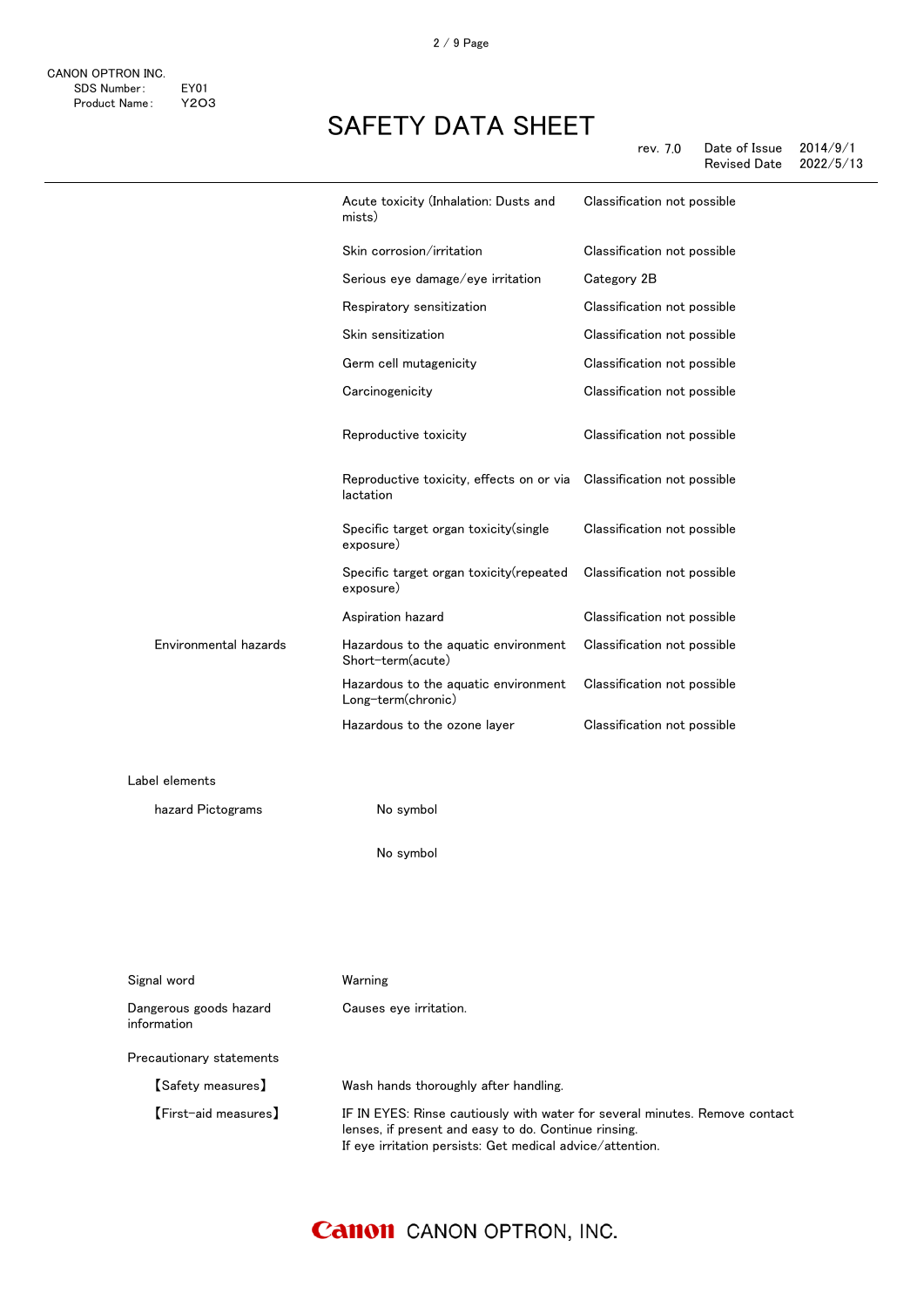| [Storage]<br>[Disposal]    |                                                                |                                                                                                                                                                                                                     |  |
|----------------------------|----------------------------------------------------------------|---------------------------------------------------------------------------------------------------------------------------------------------------------------------------------------------------------------------|--|
|                            |                                                                |                                                                                                                                                                                                                     |  |
| <b>[Other hazards]</b>     |                                                                |                                                                                                                                                                                                                     |  |
|                            |                                                                |                                                                                                                                                                                                                     |  |
| <b>SECTION 3</b>           | Composition/information on ingredients                         |                                                                                                                                                                                                                     |  |
| Substance/Mixture          |                                                                | Substance                                                                                                                                                                                                           |  |
| Chemical name              |                                                                | Yttrium oxide                                                                                                                                                                                                       |  |
| Chemical formula           |                                                                | Y2O3                                                                                                                                                                                                                |  |
| range                      | Concentration or concentration                                 | 99.9                                                                                                                                                                                                                |  |
| CAS No.                    |                                                                | $1314 - 36 - 9$                                                                                                                                                                                                     |  |
| <b>TSCA Inventry</b>       |                                                                | Yttrium oxide (Y2O3)                                                                                                                                                                                                |  |
| <b>EINECS</b> number       |                                                                | 215-233-5                                                                                                                                                                                                           |  |
| Radioactive information    |                                                                | Radioactive substances are not used as the material. Therefore, there is no<br>reason that ionizing radiation would be generated.                                                                                   |  |
| <b>SECTION 4</b>           | First aid measures                                             |                                                                                                                                                                                                                     |  |
| Inhalation                 |                                                                | Remove person to fresh air and keep comfortable for breathing.<br>Get medical advice/attention if you feel unwell.                                                                                                  |  |
| Skin contact               |                                                                | Take off immediately all contaminated clothing. Rinse affected areas with<br>water/shower.<br>IF ON SKIN: Wash with plenty of soap and water.<br>If skin irritation or rash occurs: : Get medical advice/attention. |  |
| Eye contact                |                                                                | Rinse cautiously with water for several minutes. Remove contact lenses, if<br>present and easy to do. Continue rising.<br>If eye irritation persists: Get medical advice/attention.                                 |  |
| Ingestion                  |                                                                | Rinse mouth.<br>Get medical advice/attention.                                                                                                                                                                       |  |
|                            | Most important symptoms and<br>effects, both acute and delayed | No data available                                                                                                                                                                                                   |  |
| Protection of first aiders |                                                                | Rescuers, wear suitable protective equipment as the situation demands.                                                                                                                                              |  |
|                            | Special precautions for physicians                             | No data available                                                                                                                                                                                                   |  |
|                            |                                                                |                                                                                                                                                                                                                     |  |

### SECTION 5 Firefighting measures

| Suitable extinguishing media   | Water spray, foam, carbon dioxide, powder fire extinguisher.                                                           |
|--------------------------------|------------------------------------------------------------------------------------------------------------------------|
| Unsuitable extinguishing media | Because a fire might spread through the outskirts, It avoid direct stick irrigation.                                   |
| Specific hazards               | As a general precaution, in the case of powdered materials, dust explosions can<br>be caused under certain conditions. |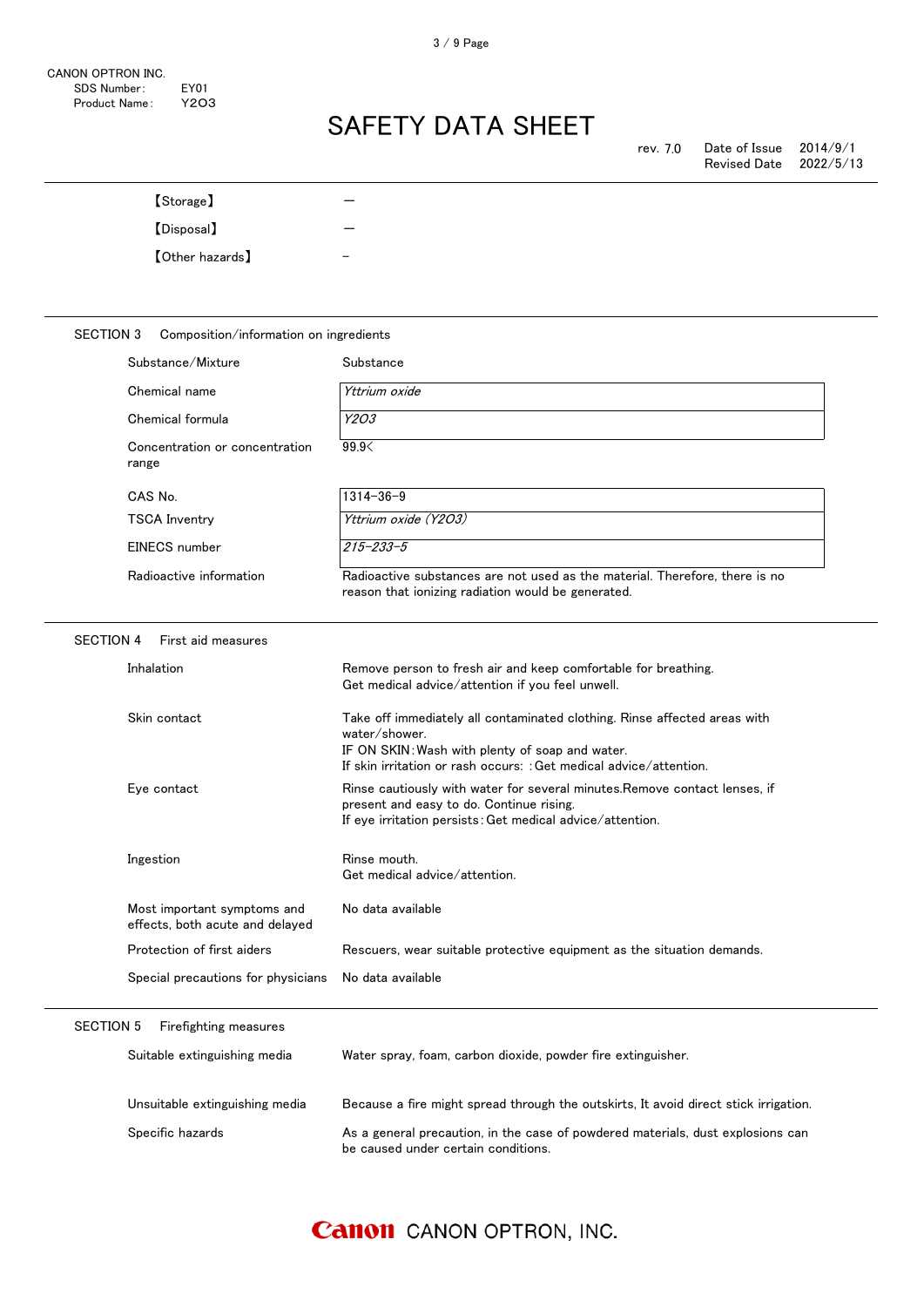|                  | Specific extinguishing methods                                             | Cut off the source of combustion to the origin of the fire, and use a fire<br>extinguishing agent to extinguish the fire.<br>Cool surrounding tanks, buildings, etc. by spraying water to prevent the spread of<br>fire.<br>It performs the fire fighting from windward.<br>Restrict access to the area around the fire location to persons other than those<br>involved with the fire.<br>If it is not dangerous to do so, move the container out of the fire area. |
|------------------|----------------------------------------------------------------------------|----------------------------------------------------------------------------------------------------------------------------------------------------------------------------------------------------------------------------------------------------------------------------------------------------------------------------------------------------------------------------------------------------------------------------------------------------------------------|
|                  | Special protective equipment for<br>firefighters                           | Wear appropriate self-contained equipment for respiratory organ protection and<br>protective clothing (heat-resistant) for eye and skin protection during firefighting<br>operations.                                                                                                                                                                                                                                                                                |
| <b>SECTION 6</b> | Accidental release measures                                                |                                                                                                                                                                                                                                                                                                                                                                                                                                                                      |
|                  | Personal precautions, protective<br>equipment, and emergency<br>procedures | It prohibits the entrance except the person concerned.<br>The worker wears appropriate personal protective equipment (in item of<br>"8.revelation prevention and protection measures" reference) and avoids eyes,<br>contact and inhalation to skin.                                                                                                                                                                                                                 |
|                  | Environmental precautions                                                  | It avoids an outflow to the environmental average of the product to have<br>possibilities to influence neighboring environment.                                                                                                                                                                                                                                                                                                                                      |
|                  | Methods and material for<br>containment and cleaning up                    | Sweep up scattered material or use suction by a vacuum cleaner or the like to<br>prevent scattering and dust emission as much as possible, and collect the<br>material in an empty container.<br>No eating and drinking in the vicinity of handling and storage areas.<br>Promptly remove all sources of ignition (no smoking, sparks, or flames in the<br>vicinity).<br>Prevent inflow into drains, sewers, basements, or closed areas.                             |
|                  | Secondary disaster prevention<br>measures                                  | No data available                                                                                                                                                                                                                                                                                                                                                                                                                                                    |

#### SECTION 7 Handling and storage

 $\overline{a}$ 

| Technical measures                                              | Take measures for equipment as described in "8. Exposure controls/personal<br>protection" and wear protective equipment.                                                                                          |
|-----------------------------------------------------------------|-------------------------------------------------------------------------------------------------------------------------------------------------------------------------------------------------------------------|
| Safety handling precautions                                     | It prevents you from producing dust.                                                                                                                                                                              |
| Avoidance of contact                                            | Refer to "10. Stability and reactivity."                                                                                                                                                                          |
| Hygiene measures                                                | Wash hands thoroughly after handling.<br>Do not eat, drink or smoke when using this product.                                                                                                                      |
| Conditions for safe storage.<br>including any incompatibilities |                                                                                                                                                                                                                   |
| Safe storage conditions                                         | The storage area shall be equipped with the necessary lighting and ventilation<br>equipment to store or handle dangerous or hazardous substances.<br>To take preventive measures against electrostatic discharge. |
| Safety packaging material                                       | It uses the container which it can seal up without damage and the leak.                                                                                                                                           |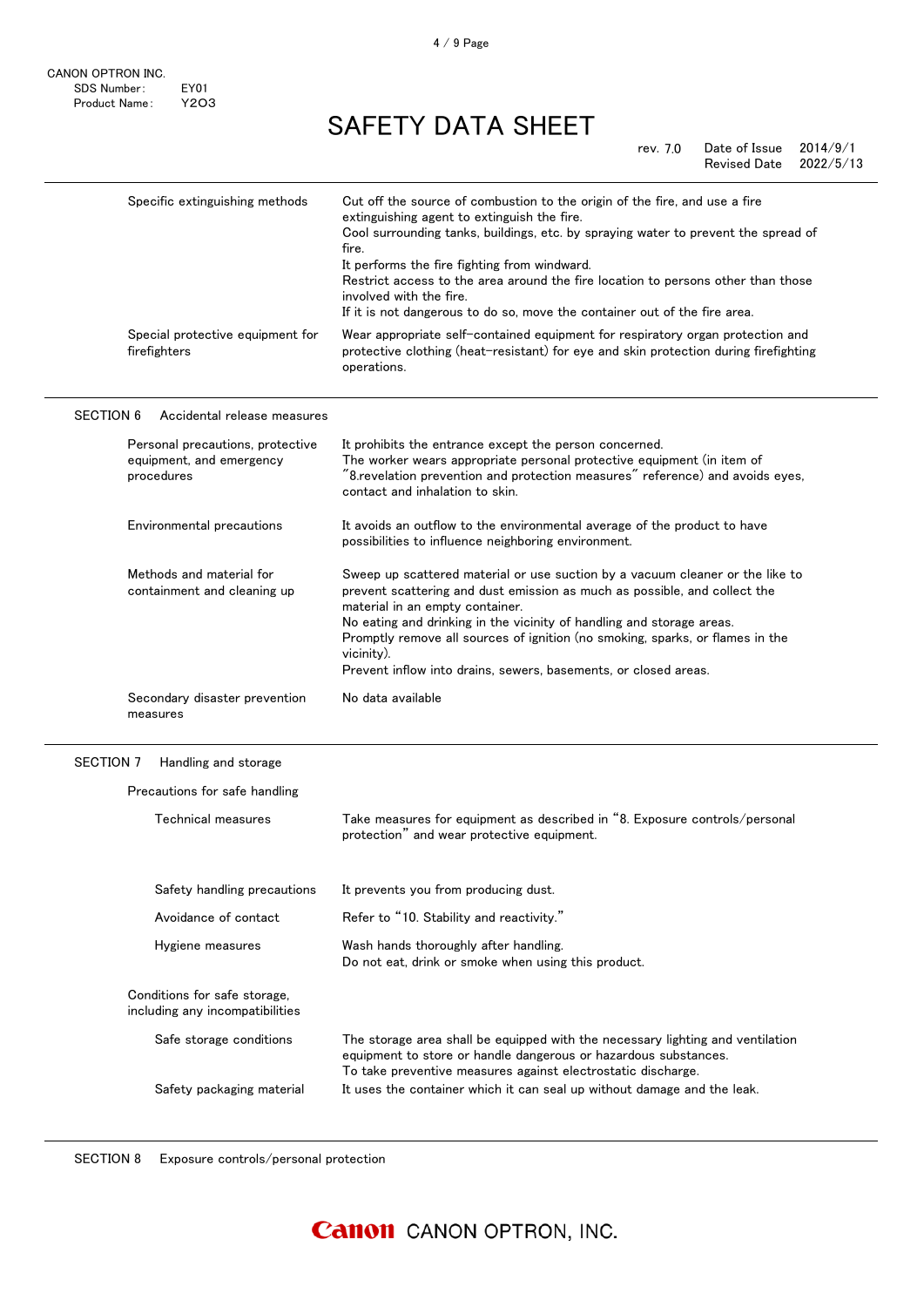| rev. 7.0 | Date of Issue       | 2014/9/1  |
|----------|---------------------|-----------|
|          | <b>Revised Date</b> | 2022/5/13 |

|                                                                             | Y2O3                                                                                                                 |
|-----------------------------------------------------------------------------|----------------------------------------------------------------------------------------------------------------------|
| Permissible concentration                                                   |                                                                                                                      |
| ACGIH                                                                       | $TLV$ -TWA: 1 mg/m <sup>*</sup><br>(as yttrium and compound, yttrium)<br>$(2015 \text{ version})$                    |
| Appropriate engineering controls                                            | In the work shop which dust produces, It use a device, an apparatus sealed up by<br>all means or a local ventilator. |
| Individual protection measures,<br>such as personal protective<br>equipment |                                                                                                                      |
| Respiratory protection                                                      | Dustproof mask                                                                                                       |
| Hand protection                                                             | Protective gloves                                                                                                    |
| Eye/face protection                                                         | Dust-proof glasses                                                                                                   |
| Skin protection                                                             | Protective clothing                                                                                                  |

SECTION 9 Physical and chemical properties

#### Appearance

| Physical state | Solid             |
|----------------|-------------------|
| Form           | Pellets, granules |
| Colour         | White             |
| Odour          | None              |

#### Y2O3

| Melting point/freezing point                                | 2,420 degrees Celsius (inorganic compound, chelate dictionary (1997))                 |  |  |
|-------------------------------------------------------------|---------------------------------------------------------------------------------------|--|--|
| Boiling point or initial boiling point<br>and boiling range | Approximately 4,300 degrees Celsius (inorganic compound, chelate dictionary<br>(1997) |  |  |
| Flammability                                                | No data available                                                                     |  |  |
| Upper/lower flammability or<br>explosive limits             | No data available                                                                     |  |  |
| Flash point                                                 | Noninflammability (GESTIS (2015))                                                     |  |  |
| Auto-ignition temperature                                   | Noninflammability (GESTIS (2015))                                                     |  |  |
| Decomposition temperature                                   | No data available                                                                     |  |  |
| рH                                                          | No data available                                                                     |  |  |
| Kinematic viscosity                                         | No data available                                                                     |  |  |
| Solubility                                                  |                                                                                       |  |  |
| Water                                                       | Insoluble (GESTIS (2015))                                                             |  |  |
| Other solvents                                              | No data available                                                                     |  |  |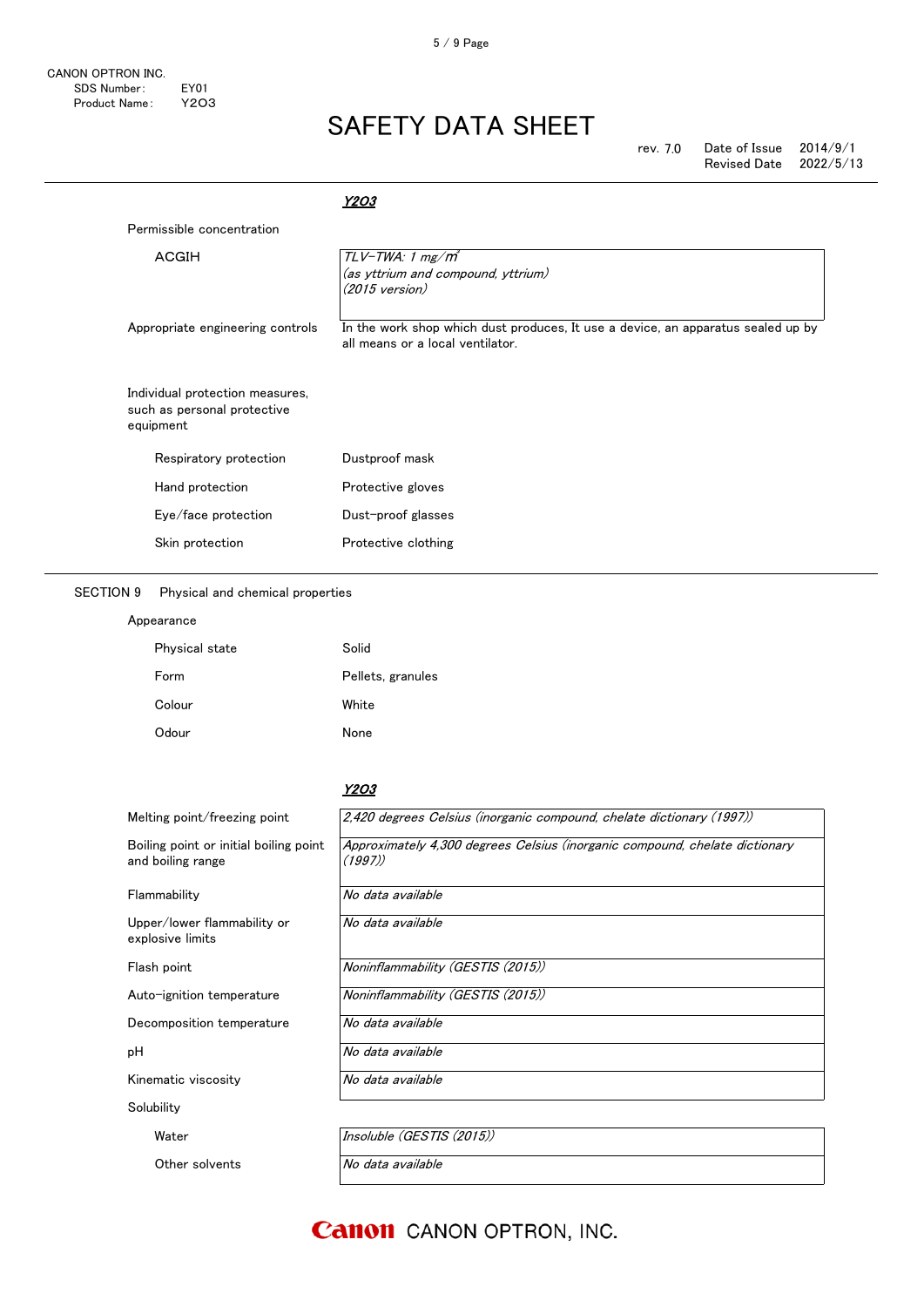| rev. 7.0 | Date of Issue $2014/9/1$ |  |
|----------|--------------------------|--|
|          | Revised Date 2022/5/13   |  |

| Partition coefficient: n-<br>octanol/water | No data available                                    |
|--------------------------------------------|------------------------------------------------------|
| Vapour pressure                            | No data available                                    |
| Density and/or relative density            | No data available                                    |
| (Density)                                  | $\frac{1}{2}$ 2.2 $\frac{1}{2}$ 2.8 (pellet) as Y2O3 |
| Relative vapor density                     | No data available                                    |
| Particle characteristics                   | No data available                                    |
| Other information                          | No data available                                    |

### SECTION 10 Stability and reactivity

#### <u>Y2O3</u>

| Reactivity                                         | No data available |
|----------------------------------------------------|-------------------|
| Chemical stability                                 | No data available |
| Possibility of hazardous reactions                 | No data available |
| Conditions to avoid                                | No data available |
| Incompatible materials                             | No data available |
| Hazardous decomposition products No data available |                   |
|                                                    |                   |

SECTION 11 Toxicological information

#### Y2O3

| Acute toxicity(oral)                            | For a rat LD50 price, $>$ 5,000 mg/kg (GESTIS (Access on September 2015))<br>There is information.                                                                                                                                         |
|-------------------------------------------------|--------------------------------------------------------------------------------------------------------------------------------------------------------------------------------------------------------------------------------------------|
| Acute toxicity (dermal)                         | No data available                                                                                                                                                                                                                          |
| Acute toxicity (Inhalation: Gases)              | Solid (GHS definition)                                                                                                                                                                                                                     |
| Acute toxicity (Inhalation:<br>Vapours)         | Solid (GHS definition)                                                                                                                                                                                                                     |
| Acute toxicity (Inhalation: Dusts<br>and mists) | No data available                                                                                                                                                                                                                          |
| Skin corrosion/irritation                       | It is written that this substance showed no irritation to rabbit skin (HSDB<br>(Access on September 2015)). However, due to its unknown details, it was<br>considered as insufficient data to be used for the judging as "Not classified." |
| Serious eye damage/irritation                   | From the information that this substance showed slight irritation to rabbit eyes<br>(HSDB (Access on September 2015)), it was classified in Category 2B.                                                                                   |
| Respiratory or skin sensitization               | No data available                                                                                                                                                                                                                          |
| Germ cell mutagenicity                          | No data available                                                                                                                                                                                                                          |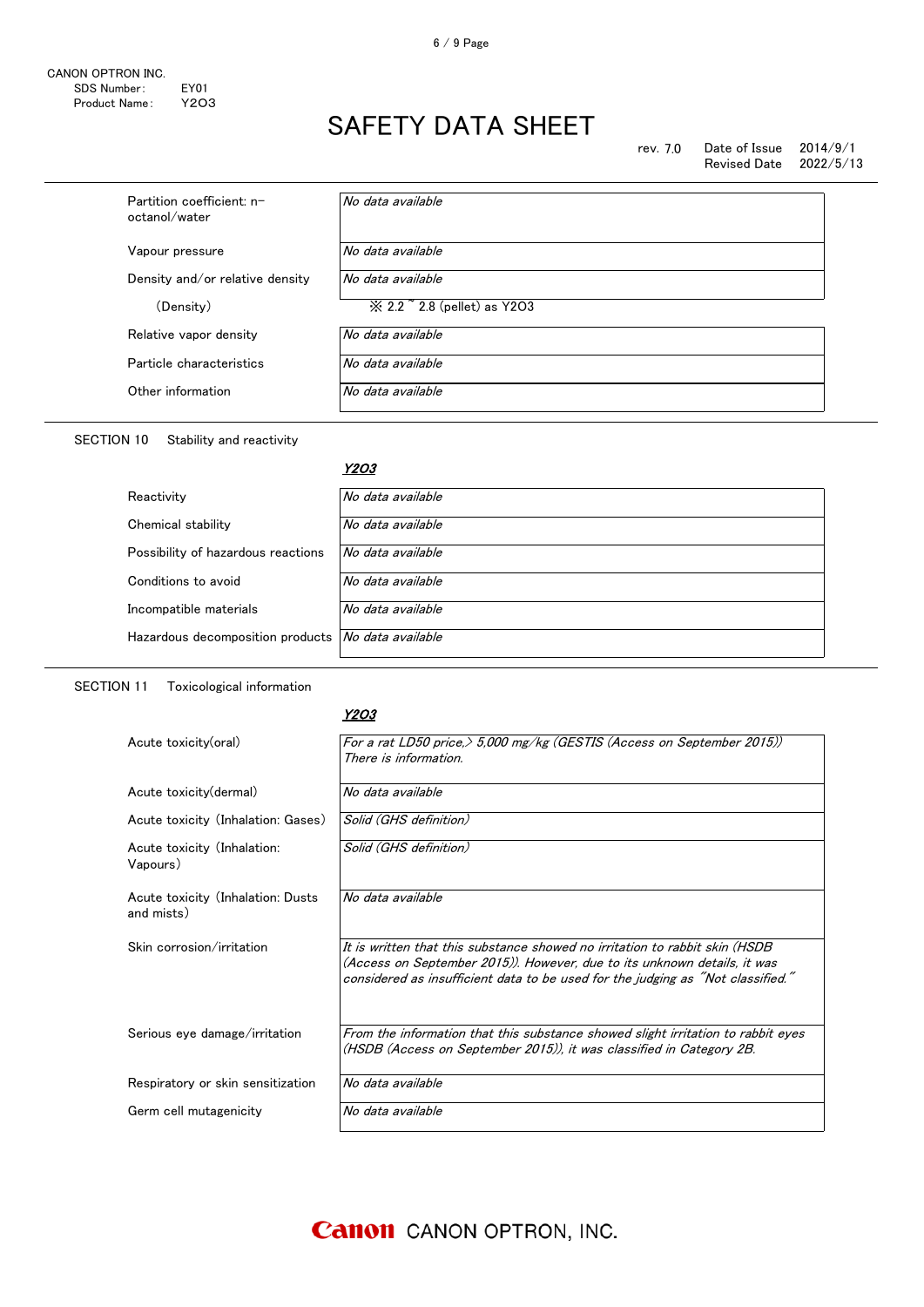#### rev. 7.0 Date of Issue 2014/9/1 Revised Date 2022/5/13

| Carcinogenicity                                                        | The classification is not possible due to lack of data.<br>Besides, it is reported that in a test in which mice were administered yttrium<br>nitrate in the diet (feeding with a food containing 5 ppm as Y) for life, a dosed<br>group showed an increased tendency in incidence of malignant tumors (leukemia,<br>lymphoma, lung adenocarcinoma) of 33.3% in comparison with 14.6% in a control<br>group (not statistically significant) (HSDB (Access on September 2015), DFGOT<br>(1998; German language), Netherlands evaluation document (2000)). |
|------------------------------------------------------------------------|---------------------------------------------------------------------------------------------------------------------------------------------------------------------------------------------------------------------------------------------------------------------------------------------------------------------------------------------------------------------------------------------------------------------------------------------------------------------------------------------------------------------------------------------------------|
| Reproductive toxicity                                                  | No data available                                                                                                                                                                                                                                                                                                                                                                                                                                                                                                                                       |
| Specific target organ toxicity(single   No data available<br>exposure) |                                                                                                                                                                                                                                                                                                                                                                                                                                                                                                                                                         |
| Specific target organ<br>toxicity(repeated exposure)                   | No data available                                                                                                                                                                                                                                                                                                                                                                                                                                                                                                                                       |
| Aspiration hazard                                                      | No data available                                                                                                                                                                                                                                                                                                                                                                                                                                                                                                                                       |
| Other information                                                      | No data available                                                                                                                                                                                                                                                                                                                                                                                                                                                                                                                                       |

SECTION 12 Ecological information

Toxicity

#### Y2O3

| Hazardous to the aguatic<br>environment Short-<br>term(acute)  | No data available |
|----------------------------------------------------------------|-------------------|
| Hazardous to the aquatic<br>environment Long-<br>term(chronic) | No data available |
| Persistence and degradability                                  | No data available |
| Bioaccumulative potential                                      | No data available |
| Mobility in soil                                               | No data available |
| Hazard to the ozone layer                                      | No data available |
| Other adverse effects                                          | No data available |

### SECTION 13 Disposal considerations

Waste treatment methods **Process** is contracted to industrial waste disposers who received approval of a prefectural governor.

Contaminated container and contaminated packaging

The container is recycled after being cleaned, or is appropriately processed according to the standards of related laws and regulations.

When disposing of empty containers, the contents should be completely removed.

SECTION 14 Transport information

Y2O3

International regulation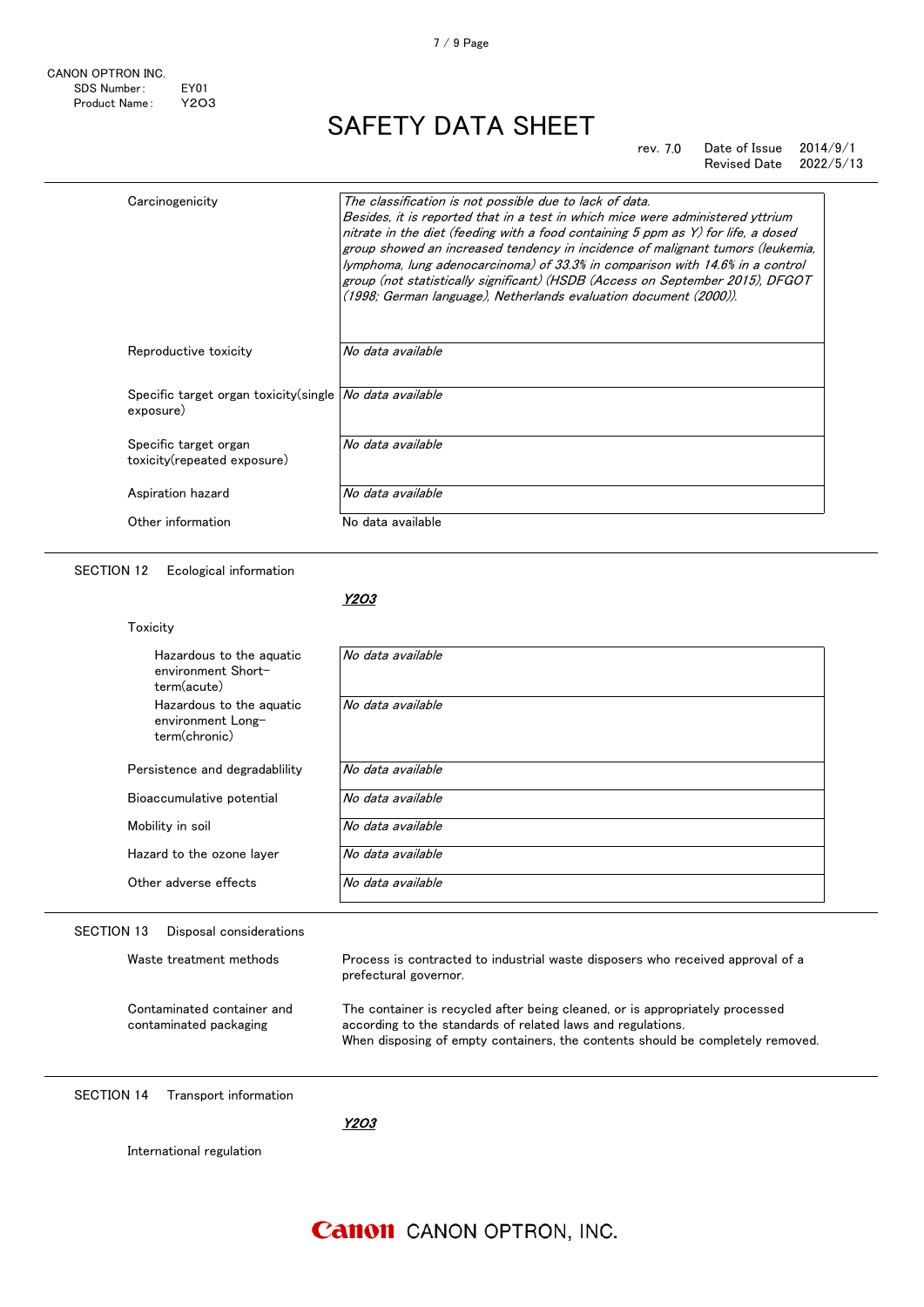| UN number                                                  | Not applicable                                                                                                                                                                                                           |
|------------------------------------------------------------|--------------------------------------------------------------------------------------------------------------------------------------------------------------------------------------------------------------------------|
| UN proper shipping name                                    | Not applicable                                                                                                                                                                                                           |
| UN classification                                          | Not applicable                                                                                                                                                                                                           |
| Transport hazard class                                     | Not applicable                                                                                                                                                                                                           |
| Packing group                                              | Not applicable                                                                                                                                                                                                           |
| Hazardous to the aguatic<br>environment                    | No data available                                                                                                                                                                                                        |
| Maritime transport in bulk<br>according to IMO instruments | No data available                                                                                                                                                                                                        |
| Japanese lows and regulations                              | Land regulation information Not applicable<br>Maritime regulatory information non-hazardous materials                                                                                                                    |
|                                                            | Aviation regulatory information non-hazardous materials                                                                                                                                                                  |
| Special precautions for users                              | Requires retention of yellow card when transporting.<br>When transporting, protect from direct sunlight and take on cargo without<br>breakage of container, corrosion and leakage.<br>Do not stack heavy good thereupon. |
| <b>Special Provisions</b>                                  | —                                                                                                                                                                                                                        |

SECTION 15 Regulatoly information(Japan)

### Y2O3

| Occupational Safety and Health<br>Law               | There is it in the case of an application or an application             |
|-----------------------------------------------------|-------------------------------------------------------------------------|
| <b>PRTR Law</b>                                     | Not applicable                                                          |
| Poisonous and Deleterious<br>Substances control Law | Not applicable                                                          |
| Labor Standards Act                                 | Not applicable                                                          |
| Chemical substances control Law                     | Not applicable                                                          |
| Fire fighting Law                                   | Not applicable                                                          |
| Air Pollution Control Act                           | Not applicable                                                          |
| Water Pollution Prevention Act                      | Not applicable                                                          |
| Water Supply Act                                    | Not applicable                                                          |
| Sewerage Act                                        | Not applicable                                                          |
| Marine Pollution Prevention Law                     | Not applicable                                                          |
| Waste Management and Public<br><b>Cleansing Act</b> | Not applicable                                                          |
| Note                                                | Ensure this material in compliance with federal requirements and ensure |

conformity to local regulations.